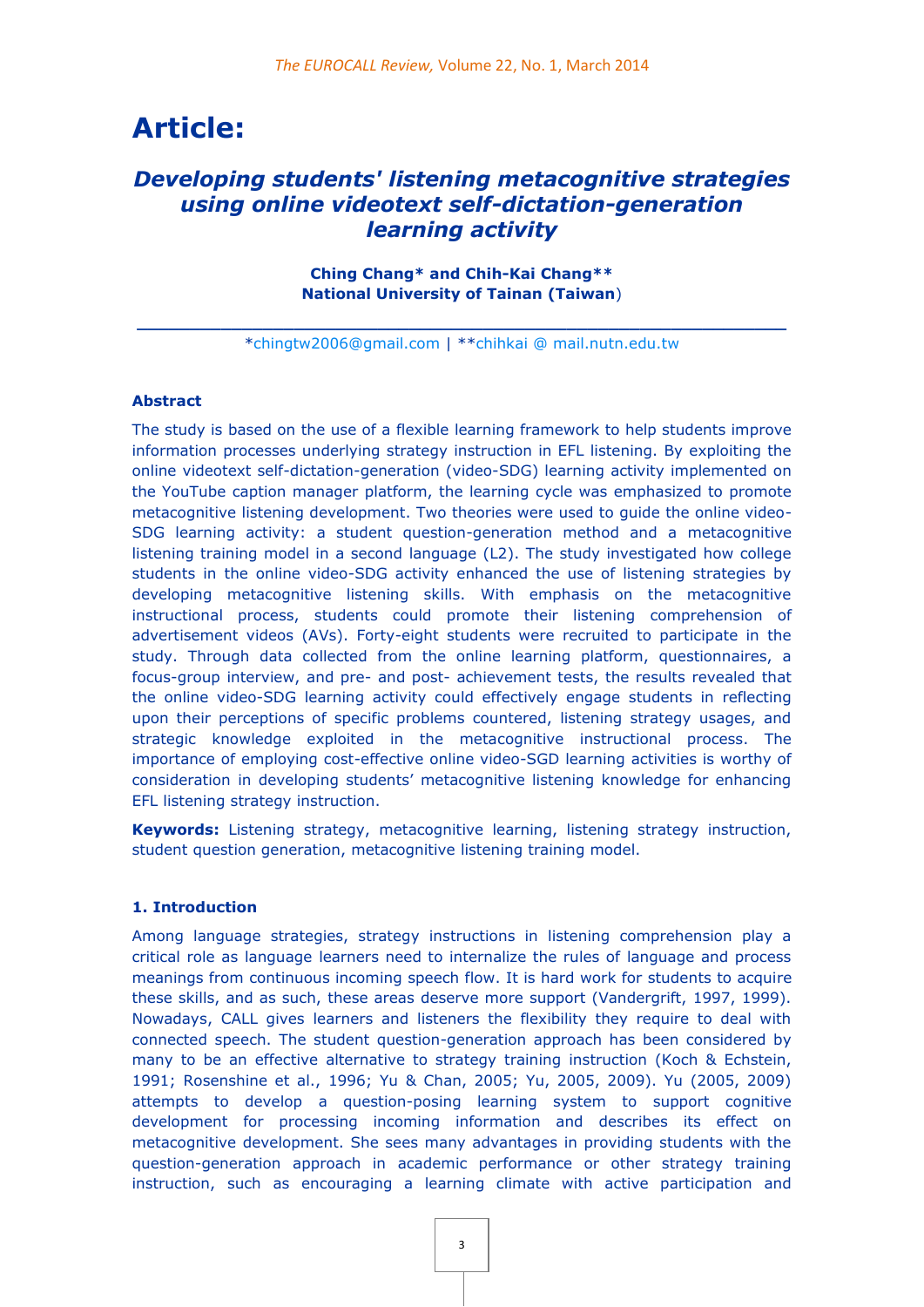empowering students to see themselves as active thinkers and problem-solvers. We see another important interest in following the student question-generation approach that could potentially be applied to foreign language acquisition and, of particular interest to the current study, enhance student listening comprehension by developing student awareness of metacognitive strategy in listening to captioned videos with a web-based, student question-generation platform. Captioned videos are effective and useful in second language learning (Leveridge & Yang, 2013; Montero Perez, Peters, & Desmet, 2014). They shift learners from viewing listening as a passive activity to a complex, active process in which they diagnose their problems, examine their thinking processes, and observe their perceptions. The listening strategy instruction in metacognitive awareness is an important aspect of the listening 'intake' strategy. As students work on authentic listening material from the web-based learning platform, they are able to control what information they might input or intake.

A review of past studies by Sarani and Jabbari (2010) and Singer and Donlan (1982) on question-generation strategies in EFL learning support students' reading comprehension and engagement in reading texts with story recall and plot comprehension. However, these studies do not focus specifically on training in listening strategies. When listening strategies are highlighted, most of them in strategy instruction (Birjand & Rahimi, 2012; Rasouli et al., 2013; Coskun, 2010), emphasize a systematic instructional model with intensive implementation whereby teachers play a crucial role in imparting knowledge of learning strategies and orchestrate teaching activities to meet anticipated learning goals. In this study, we believe language learning is a complex skill that needs to move through certain stages from controlled to automatic processing via practice (Chamot & O'Malley, 1987). The focus is anything but learning itself. The role of teachers should not merely focus on explicit instruction but should devote more instructional time to offer students opportunities for practicing strategy.

In the present study, the online video-SDG activity was carried out and EFL learners were expected to listen to advertisement videos on the YouTube platform. While listening, a group of students generated their dictation tests and reported on their thinking process by noting down the reasons on the YouTube learning platform. The study analysed these reflections by adopting Vandergrift's model (1997), as we think videotext dictation generation is indicative of metacognitive activity by learners (i.e., planning, monitoring and evaluation).

The purpose of the study was to examine if the online video-SDG strategy helped students raise awareness of their learning status and use of listening strategy. We aimed to know (1) what knowledge of metacognitive listening did students use when participating in the online video-SDG learning approach? By distributing the questionnaire, it enabled us to know (2) the metacognitive strategy used by the learners, and finally, (3) whether the use of the metacognitive strategy in listening influenced performance in comprehension. Before analysing the effectiveness of the metacognitive strategy training for the listening course, it is beneficial to explore relevant theories of metacognitive strategies and student question-generation.

# **2. Literature Review**

# *2.1. Metacognitive strategies in L2 listening*

Flavell (1979: 906) views the term metacognition as "cognition about cognitive phenomena," or "thinking about thinking". He defines metacognition as a combination of two components: knowledge and regulation. Each element has a specific value and point. Metacognitive knowledge consists of three components: knowledge of (1) oneself as a learner and the factors that might influence performance, (2) strategies, and (3) knowing when, where, how and why to use particular learning strategies (Cross & Paris,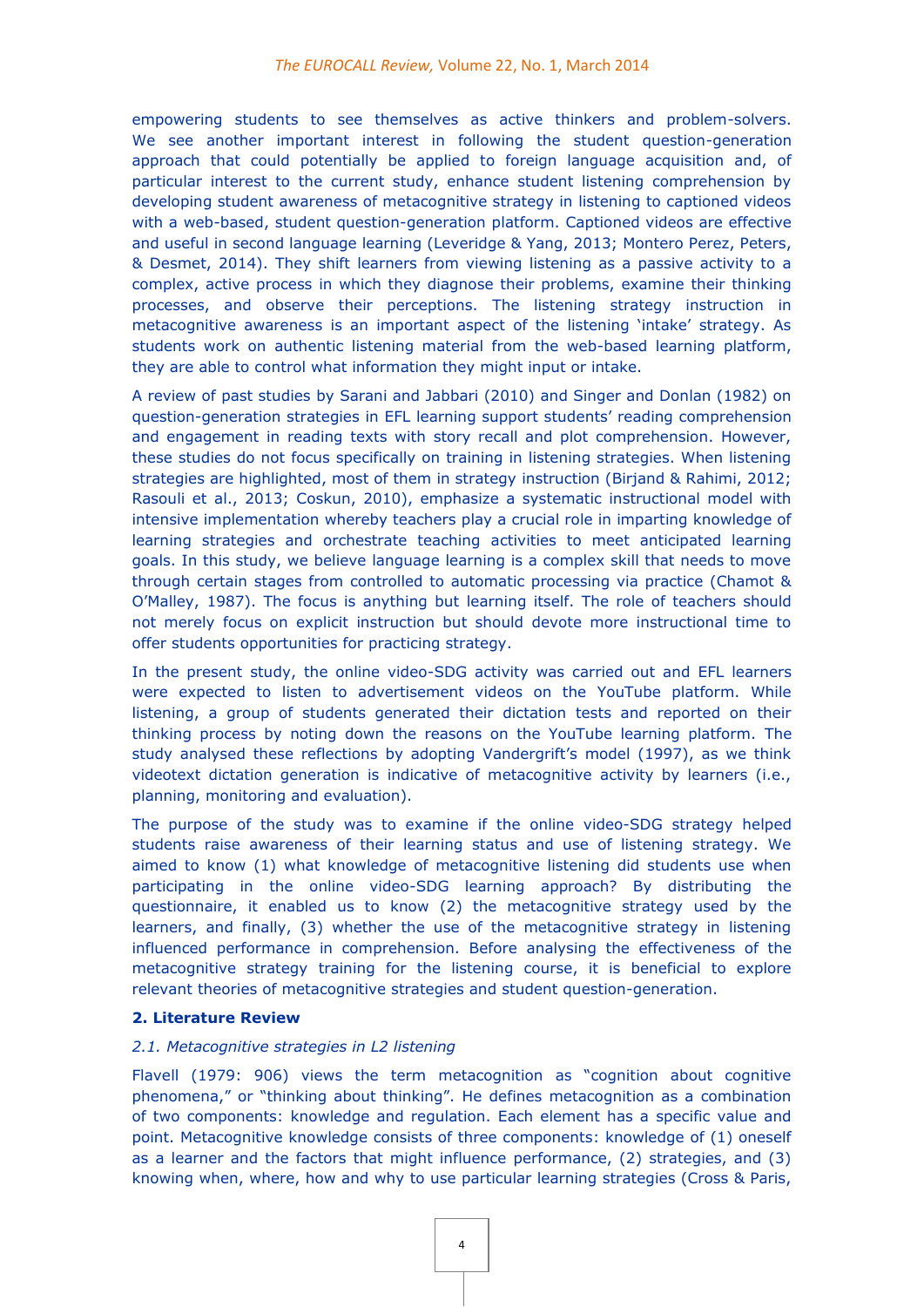1988; Kuhn & Dean, 2004). Metacognitive regulation is about one regulating one's cognition and gaining awareness of one's comprehension, and many researchers have proposed activities like planning, monitoring, and evaluating (Schraw et al., 2006; Whitebread et al., 2009). More specifically, rather than sitting isolated because of a breakdown in comprehension or passively waiting for teachers to give answers, learners are trained to know what to do and how to carry out strategies to solve their problems when they come across difficulties or further elaborate their condition to set short- and long-term goals to check their comprehension during listening tasks (Oxford, 1990).

Wenden (1998) lists eight points about learners' metacognitive ability which encourage and guide students' metacognitive development in EFL learning. He states that learners could (1) be more skilled learners, (2) be faster in the progress as well as the quality of their engagement, thereby resulting in the higher motivation level, (3) be persistent in their abilities to pursue goals, (4) gain help from peers, teachers, or family if required, (5) understand how to be successful learners, (6) be active thinkers about obstacles, inaccuracies or failures that occur during the learning process, (7) manage their learning to match it with learning tactics and adjust themselves to reflect changing circumstances, and (8) remind themselves that they are continual learners who can successfully adapt to new situations or rules.

Many researchers view these strategies as conducive to learning and conduct research on exploring students' use of metacognition (Birjandi and Rahimi, 2012; Bozorgian, 2013). Many findings reflect the awareness in language learning that students could, and are required to, instruct knowledge of metacognitive strategies to develop tools that facilitate them in becoming more autonomous language learners. (Chamot & O'Malley, 1994; Vandergrift, 1997; Smidt & Hegelheimer, 2004). Listening comprehension skills are also significantly advanced by introducing metacognitive strategies into teaching. Two salient models of a learning cycle have emerged from the works of Chamot and O'Malley (1994) and Vandergrift (1997). Chamot and O'Malley (1994) have developed five phases of the learning cycle including preparation, presentation, practice, evaluation, and expansion. In general, two major principles in the five steps could be highlighted. The first guideline engages students to reflect on their prior knowledge of strategy use, which diagnoses individual learning problems and encourages the evolution of new concepts about listening. The second principle emphasizes ways of experiencing listening strategy deployment and evaluating the appropriateness of these deployments. Vandergrift's perspective on the learning cycle (1997) adapts Flavell's (1979) framework on metacognitive knowledge, which creates a theoretical model of metacognition in L2 listening (see Table 1). Vandergrift (1997) lists four strategic categories including planning, monitoring, evaluation, and problem identification to illustrate a learning cycle of engaging learners with creating or checking students' predictions, stating gaps in their understanding, and monitoring and reflecting on their learning.

| <b>Metacognitive knowledge</b> | <b>Examples from listening</b>                                                                                                                                                                                          |  |  |
|--------------------------------|-------------------------------------------------------------------------------------------------------------------------------------------------------------------------------------------------------------------------|--|--|
| Personal knowledge             | Self-concepts and self-efficacy about listening,<br>specific listening problems, causes, and possible solutions                                                                                                         |  |  |
| Task knowledge                 | Mental, affective and social processes involved in listening<br>skills (e.g., listening for details, gist) needed for completing<br>listening tasks.<br>Factors that might influence listening (e.g., videotexts,<br>2. |  |  |
|                                | speakers).<br>Ways of enhancing listening outside the class.<br>3.                                                                                                                                                      |  |  |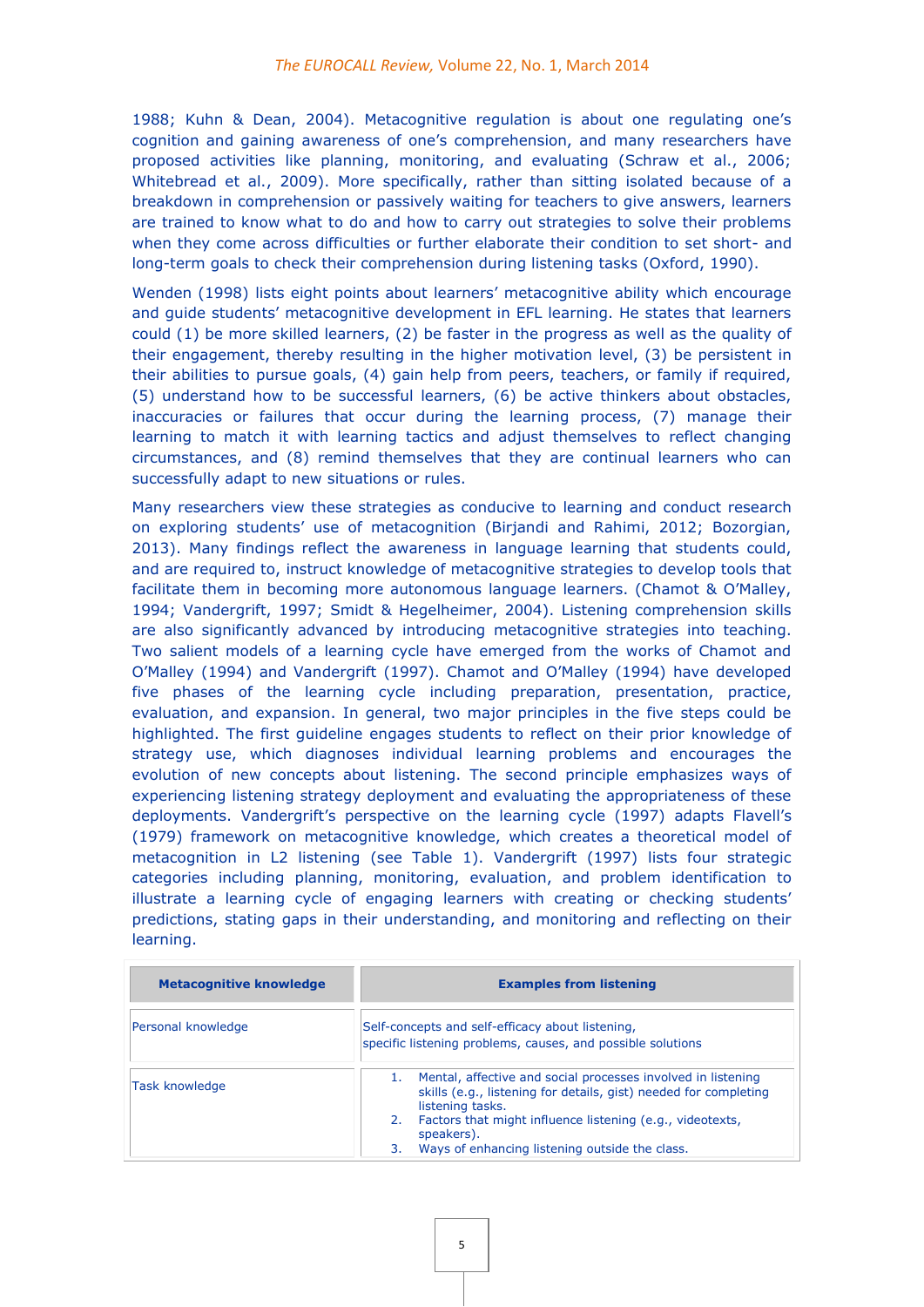| Strategic knowledge | General and specific strategies for facilitating comprehension<br>and coping with difficulties. |
|---------------------|-------------------------------------------------------------------------------------------------|
|                     | 2. Appropriate strategies for specific types of listening; ineffective<br>strategies.           |

#### Table 1.Vandergrift's (1997) metacognition model in L2 listening.

Chamot and O'Malley's (1994) model creates a carefully planned linear lesson combing language, content, and strategy training, while Vandergrift (1997) focuses on eliciting student awareness of metacognitive strategy deployment through the complex listening process. The current study adapts Vandergrift's (1997) model as a theoretical basis to analyse students' metacognitive strategy usages.

#### *2.2. Student question-generation approach*

One of the growing areas of interest in generative learning strategies aimed at processing learning materials is the student question-generation approach in which learners ask themselves questions about various aspects of texts and generate answers. Rather than treating teachers as dominant figures in classroom-based learning, student question generation involves reciprocal teaching leading students not only towards deep information processing but also towards strategy training (Soonthornmanee, 2002). The student question-posing strategy has been explored in many different learning contexts and shows significantly positive learning outcomes in relation to instructional targets (domain knowledge and learning strategy). For example, Rosenshine et al. (1996) study L1 settings in connection with reading comprehension in which a group of students receiving procedural prompts (generic question stems and signal word prompts) scored better than the unprompted control group. The results concluded that generic question stems were more helpful for students than signal word prompts. In a similar vein, King's (1994) strategy instruction uses strategy prompt cards to provide prompt discussion in which pairs of students, guided by questions designed to utilize prior knowledge or experience, were more successful in comprehension than students guided by questions designed to prompt connections between ideas in a lesson. These analyses focus exclusively on the evaluation of metacognitive strategy pertaining to the transition of students from teacher-led learning to student-directed learning during the learning process.

On the other hand, Yu's (2009) research supports pre-service teachers' shift to more sophisticated learning through guidance to deploy various types of student questiongeneration activities (e.g., matching, multiple-choice, fill-in-the-blank, short answer and essay) for learners by using online customizable peer-assessment systems. In this research, the foci are on learners' development of domain knowledge, metacognitive strategies, and positive attitudes towards learning activities, all of which report positive results. A friendly online group discussion board has also been created by Choi, Land, and Turgeon (2005) to facilitate learners' ability to raise thoughtful questions and responses to challenging questions. Composing questions not only requires learners to pay attention to the main content, monitoring and to check their current state of understanding; it also involves utilizing learners' metacognitive learning strategies.

## *2.3. A self-dictation-generation question as a student question-generation approach*

One type of exercise for foreign language learning is dictation. It is widely used in listening activities where a worksheet has a gap-filling exercise requiring learners to note down missing words or phrases spoken by the teacher. Dictation is often treated as a gap filling-in exercise that develops learners' listening ability in words, spelling, and punctuation. Cross (2009:152) criticizes "this type of task utilization as it does little to promote 'real work' listening skills" germane to comprehension and thinks it is an unrealistic listening activity because it is purely and mechanically based on listening to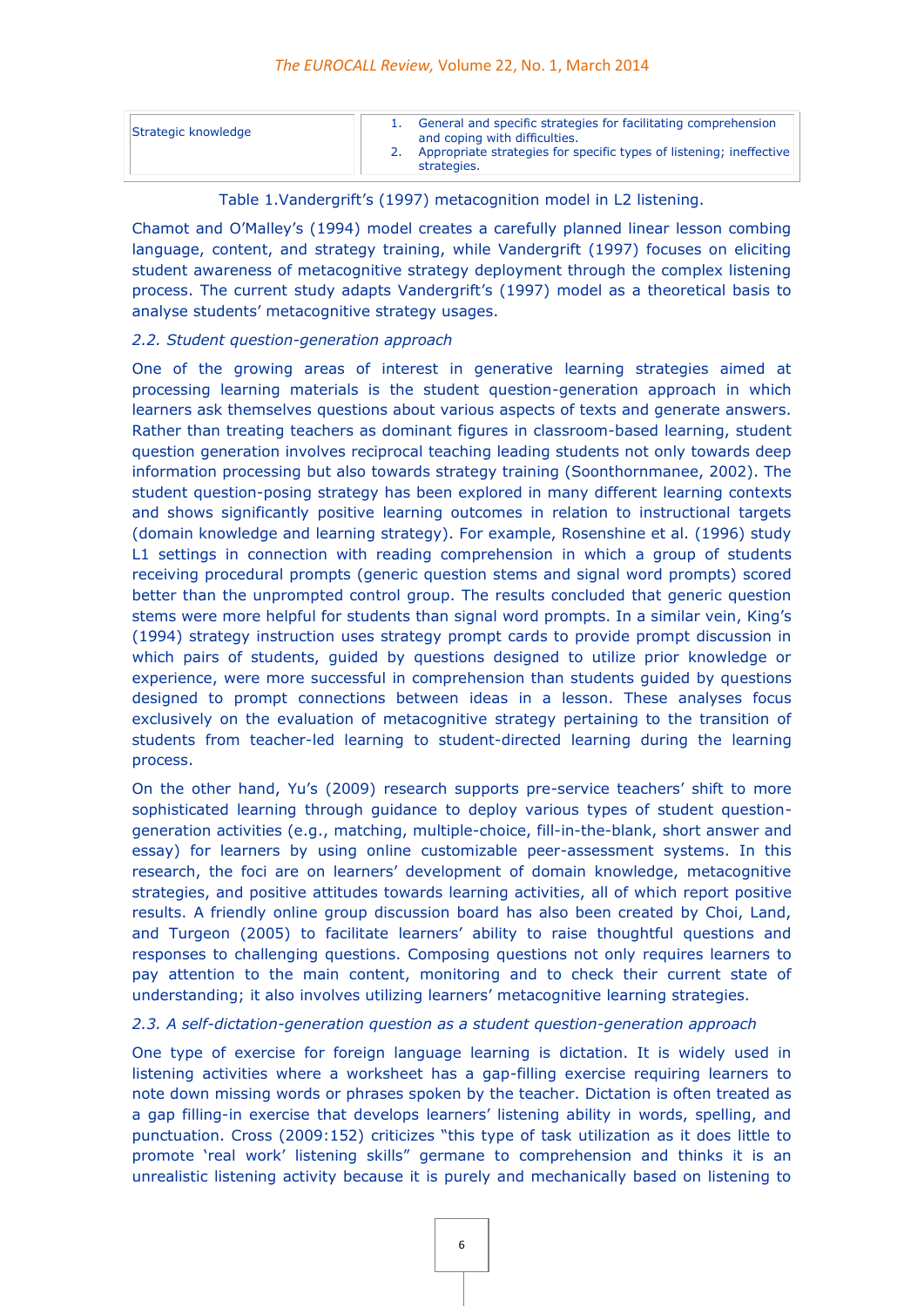sounds without considering context or actual meanings of words. However, we argue that dictation is not merely the above shallow view led by teacher-centred instructions but can be effective when used as an instructional method to enhance students' learning.

## *2.4. The study*

Drawing on the above pedagogical background, this particular self-dictation-generation exercise was adapted as a significant tool for developing the online video-SDG activity to raise students' awareness of their listening skills. The activity is grounded in the central tenets of the student question-generation approach requiring students to design their self-dictation-generation questions from the listening texts and think of the reasons (reflections) why a particular statement or keyword was left blank. While conducting the activity, students constantly reconstructed meanings from what they listened to on AVs. They could have a preference for examining their understanding of the listening content, clarifying confusing words or meanings, and thinking about their reasons for noting down these particular blanks. During group work, students needed to justify their choices and selections with peers to confirm known and unknown meanings or adiust interpretations after reaching agreement on specific items. Thus, the research questions for this study are:

- What is the students' awareness of metacognitive knowledge in listening as they participate in the online video-SDG learning activity?
- What is the students' awareness of metacognitive strategies regarding the online video-SDG learning activity?
- Do students make progress in the listening achievement test while implementing the online video-SDG learning activity?

## **3. Method**

#### *3.1 Participants*

The online video-SDG learning activity was implemented in an undergraduate-level course, Advertising English, at a technical university located in the southern part of Taiwan. The course was open to freshman university night students who majored in the Department of Applied Linguistics. The course aimed to provide EFL learners with experience of authentic listening material and the development of listening strategies by exploiting metacognitive strategies. The course met for a weekly two-hour session over 18 weeks. Forty-eight EFL college students signed up to participate in the course, and none of them had attended special listening strategies programs. Their English language proficiency upon entry was at the pre-intermediate level.

#### *3.2. Learning content*

We chose 10 advertising videos with short (1-2 minutes), daily life topics related to the learning content such as education, sports, living environment, diet, fashion design, and finances. The YouTube video-sharing platform was employed to reinforce strategy training according to the pre-chosen topics. Three key top-down strategies (listening for main ideas, prediction, and drawing inferences) were first introduced by presenting a piece of video to the students, while bottom-up strategies (including vocabulary, sound patterns, and syntactic patterns) were chosen to gauge listening comprehension after understanding the general idea behind the subject's topics.

#### *3.3 Implementation*

The 18-week course was divided into two stages with eight weeks before the mid-term test, one week for the mid-term break, and one week for final exams. Table 2 describes the detailed procedures of the online video-SDG learning activity.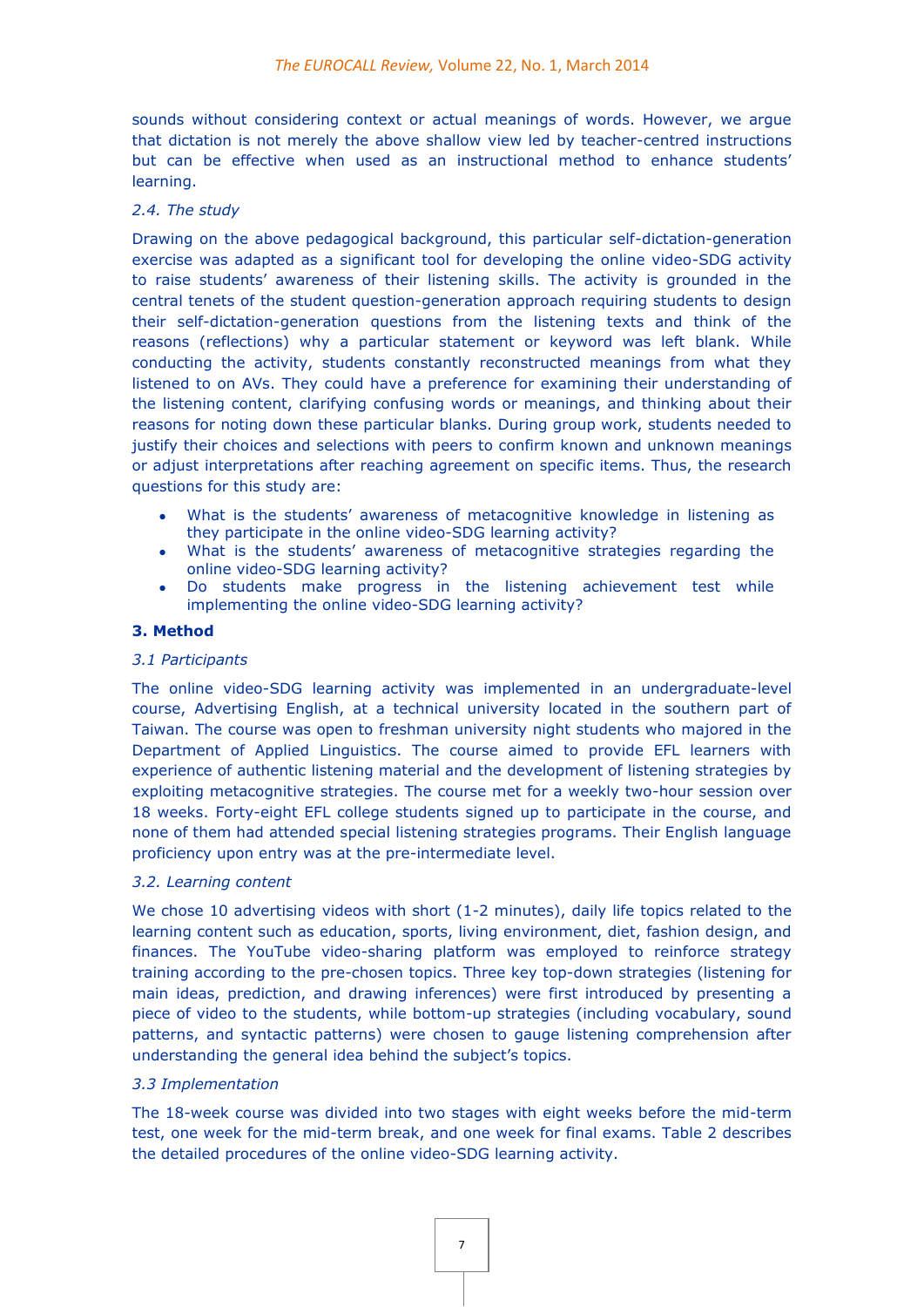| <b>Stage</b>                                                                    | <b>Learning activity</b>                                                                      |
|---------------------------------------------------------------------------------|-----------------------------------------------------------------------------------------------|
| I. Present & practice- strategy instruction<br>(weeks $1-8$ )                   | Understanding what listening strategies are; experiencing and<br>practicing strategy usages   |
| II. Evaluation -implementation of<br>metacognitive development<br>(weeks 10-17) | Processing listening strategy by incorporating the development of<br>metacognitive listening. |

Table 2. Procedures for implementing the online video-SDG learning activity.

# 3.3.1. Stage I. Presentation and practice of listening strategy instruction

In the first eight weeks, students were introduced to listening strategies, including topdown and bottom-up skills. While they gained an understanding of listening skills, they were encouraged to practice the strategies learnt, taking turns in playing the reciprocal roles of 'teacher' and 'student' in sharing the use of the listening strategies. They formed groups of four to five to allow for efficient peer interaction and knowledge sharing. For example, group members shared thoughts on how to apply listening comprehension strategies. Also, correct meanings of the video content were brainstormed and students' experiences of the listening strategies learning process were discussed. Then, the teacher led a class discussion about the meanings and correct captions of the AV and shared how the thought process worked to deal with incoming speech and comprehension breakdown.

# 3.3.2. Stage II. Evaluation–metacognitive development

In this stage, students were required to carry out the online video-SDG activity. While choosing a specific blank as the main task of filling-in-the-blanks, students needed to note down the reasons for (1) what the strategies made them understand from certain words or phrases they highlighted (the reasons for this) if they understood the meanings, and (2) why they could not figure out words or phrases they left blank or whether they had trouble understanding them (problems encountered). Two types of questions were adapted from Ogle's (1986) KWL chart where the "K element" stood for "what I know", the "W component" concerned "what I want to know", and the "L factor" concerned "what I learnt". These three concepts were suitable for application in the study, although Ogle's study mainly trained students to develop active reading from expository texts. Students collaborated to complete the activity and created their groupbased self-dictation generation exercises.

# *3.4. Instruments*

Learning achievement tests, questionnaires and a focus group interview were included as the instruments for the current study. After completing strategy instruction in the first stage, the pre-test and post-test were respectively administered in the ninth and last weeks of the study. This was followed by the Strategy of Inventory for Language Learning (SILL) questionnaires (Oxford, 1990). A focus-group interview was conducted with the participants to gain a more in-depth and comprehensive understanding of how they navigated the learning activity during a given period of the metacognitive listening training activity.

The achievement test sheets were developed by two experienced teachers. The pre-test consisted of questions about the learning content in the previous eight weeks to measure students' listening comprehension. It was made up of twenty multiple-choice items for examining listening comprehension with a perfect score of 100 in a mid-term English exam. The post-test also contained twenty multiple-choice items for evaluating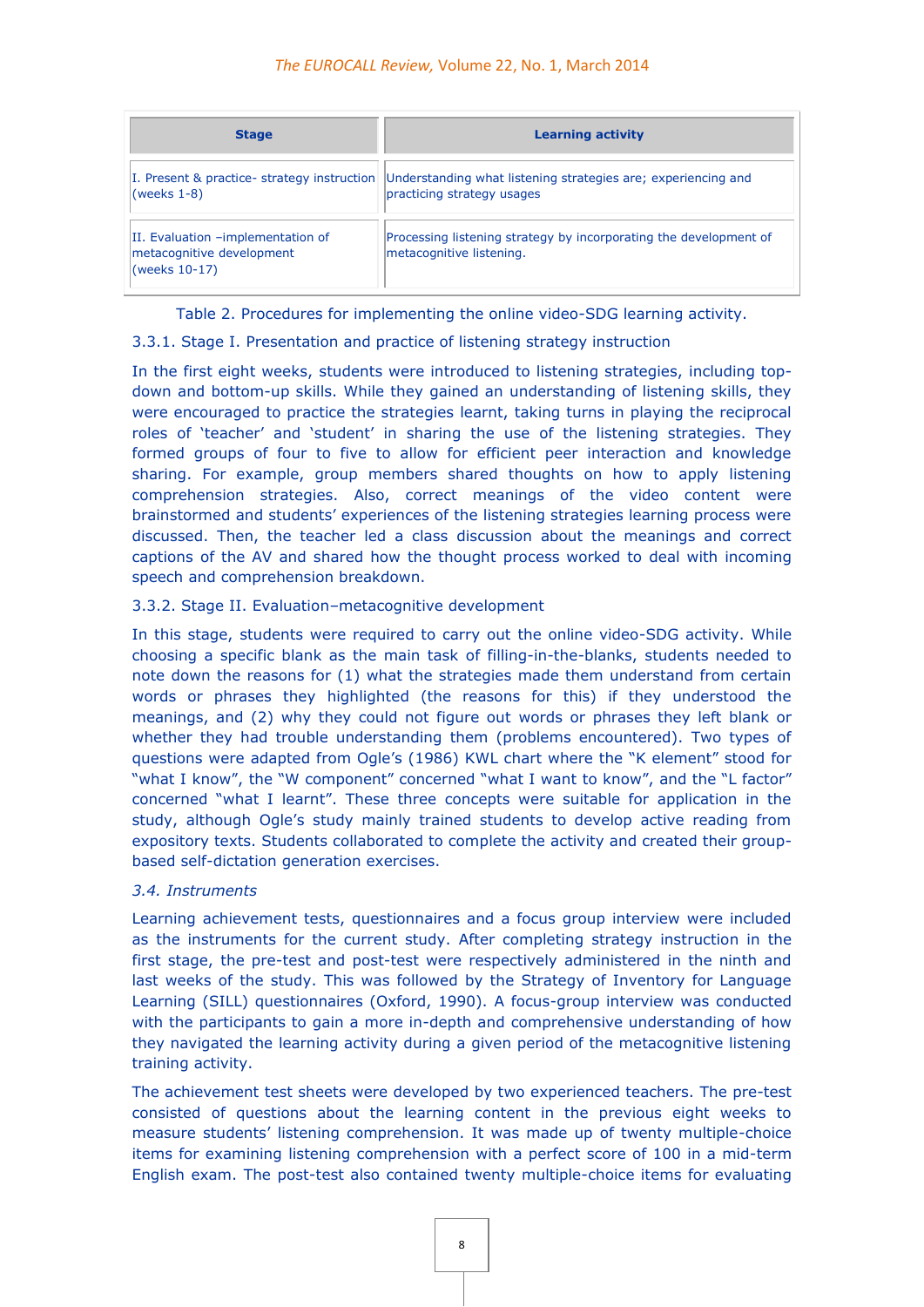the students' listening comprehension of the lesson learning content from the preselected AVs. The perfect score of each of the pre-tests and the post-test was 100. Each test mirrored the learning content completed in lessons. Both tests were audio broadcasted and students were asked to answer the questions on the sheet.

The Strategy of Inventory for Language Learning (SILL) was developed by Oxford (1990) based on the learners' language learning strategy. The original SILL measure consisted of six dimensions (i.e., memory strategies, cognitive strategies, compensation strategies, metacognitive strategies, affective strategies, and social strategies), each of which contained different items. In the current study, the "metacognitive strategy" dimension was adapted to measure learners' metacognitive listening strategies. The measurement of metacognitive strategies consisted of nine items with a Cronbach alpha value of 0.78 (Park, 2011). The researcher conducted a focus-group interview with each group of students (see Appendix 1 for interview questions).

#### *3.5. YouTube platform support*

The learning pace was controlled by the learners themselves, in that, online-SDG activities asked not simply to create a dictation test but also to encourage participation, which could be practiced on the YouTube discussion board. The YouTube comment area presented written metacognitive reflections underlying students' strategy usages over time. Students were offered an environment (space) within the listening strategy training room and given an opportunity (time) to work on their own beyond the teacherdemonstrated strategy instructions. This encouraged them to be more thoughtful and responsible as they thought about what they learned and what they wanted to learn. Students first logged onto the YouTube webpage and filled in the blanks while recalling what strategies they had used during the time block from the previous two stages. They created dictation tests and reflected on the reasons why they had created a particular blank post on the YouTube public comment area (see Figure 1).



Figure 1.Students generated their self-dictation questions.

An example, based on a short TV commercial entitled "Find Your Greatness", was given by one group, which noted words such as 'athletic', 'reserved', 'greatness' and 'expectation'. They posted their perceptions of listening problems as spoken sounds that were difficult for them to predict, such as 'athletic' and 'reserved,' because the British accents and speaking speed made them difficult to follow (see Figure 2). Meanwhile, they chose 'greatness' as an option, since they had first predicted it in the first listening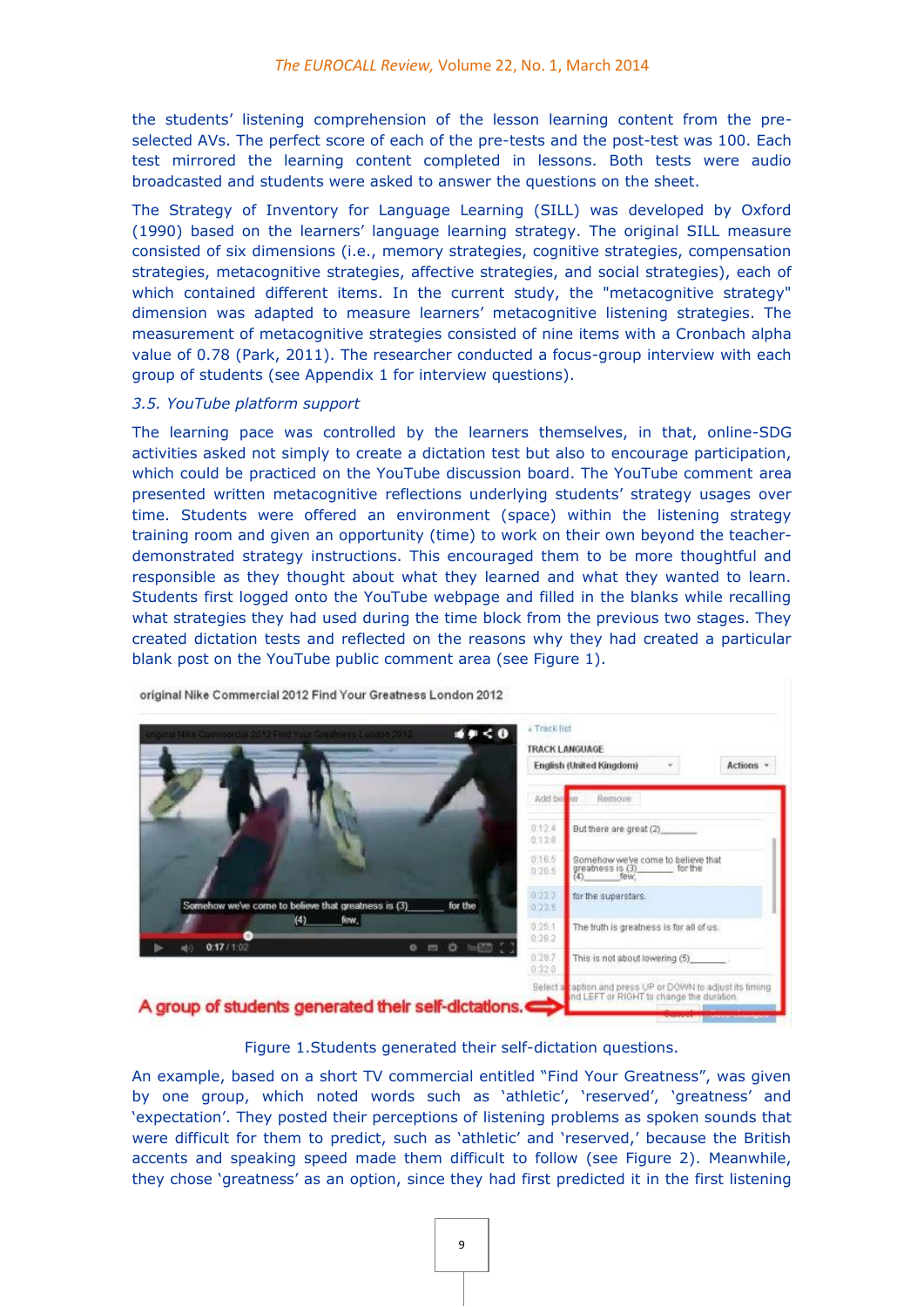and had made inferences about it from a previous video segment on greatness. They thus proposed using a prediction from a previous video segment to assist them with guessing the correct word and inferring the main topic of the video context. Throughout the monitoring processes, self-regulated learning was expected to elicit information on whether students were using appropriate listening strategies to accomplish the activity. The implementation of the online-SDG learning activity from the YouTube platform was expected to activate a dynamic and mixed practice of metacognition strategy at different stages during the activity.



Figure 2. An example of group reflections in the YouTube comments area.

# **4. Data analysis**

Students' mental activities in the online video-SDG activity were collected for investigation of their 'personal knowledge' (identifying specific problems) and 'task knowledge' (strategic knowledge) in terms of examining their constructive understanding of AVs. While reviewing the data with another qualified TESOL researcher, codes with relevant themes were generated and served as an effective means to help researchers describe them and make inferences about the collected data. We adapted the metacognitive scale from the SILL questionnaires to fit the listening development on the basis of the listening strategies introduced. The nine items measured the perceived use of strategies and processes underlying listening comprehension as well as self-evaluating individual progress. Descriptive statistics were applied to examine whether there were significant results in the learners' use of metacognitive listening strategies. Listening achievement was examined by pre- and post- learning achievement tests in listening comprehension. The listening texts were all based on the part of the materials presented by the class. The paired samples t-test was adopted to analyse students' progress in listening ability.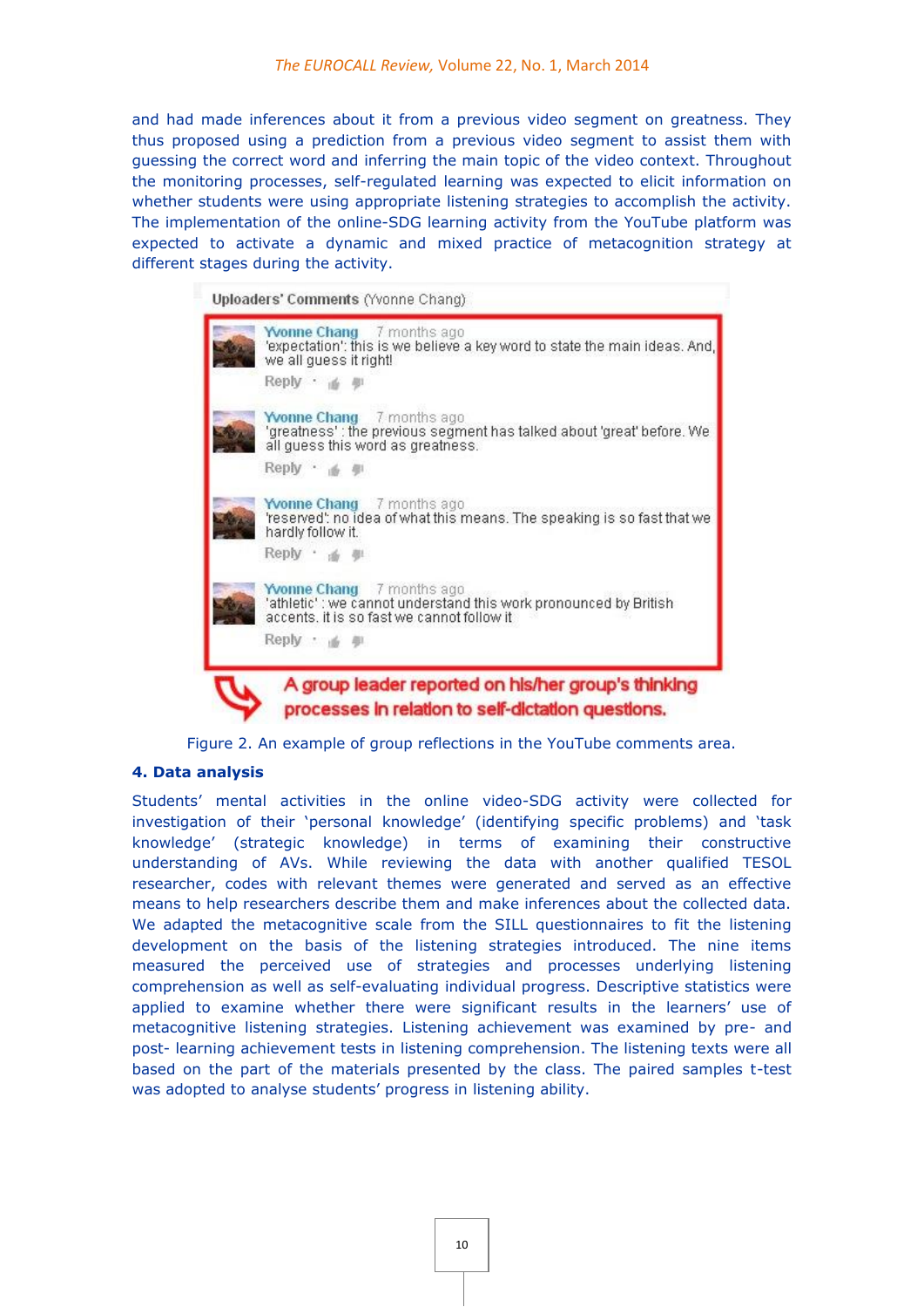# **5. Results**

# *5.1. Students' awareness of metacognitive listening knowledge*

Student statements from the public YouTube comments revealed (1) their selfperceptions and experiences of listening and explanations as to why their comprehension might fail, and (2) their task knowledge on how they deployed effective meaning-making strategies to gain meaningful understanding. Via the focus-group interview, they illustrated (3) how they viewed strategic knowledge as a way of enabling them to adjust their learning attitudes and manage their learning methods. From the data collected, research question one can be answered. First, in the YouTube comments area, students maintained that the speaking rate was the main problem blocking their comprehension because AV speeds were too fast and that they could not afford a moment's delay (Table 3, theme 1, frequency 145). Moreover, limited vocabulary kept them from understanding meanings (Table 3, frequency 156). Syntactic patterns and sentence constituents became a slight obstacle to listening comprehension (Table 3, theme 3, frequency 32).

| <b>Theme 1: Sound problems</b> |                                                                                                                                                                                                                                                                       |                  |  |
|--------------------------------|-----------------------------------------------------------------------------------------------------------------------------------------------------------------------------------------------------------------------------------------------------------------------|------------------|--|
| Code                           | <b>Statements</b>                                                                                                                                                                                                                                                     | <b>Frequency</b> |  |
| Speaking speed                 | The spoken discourse went by fast that<br>I could not afford a moment's delay.                                                                                                                                                                                        | 145              |  |
| <b>Intonation contours</b>     | 119<br>I wanted to figure out the meanings<br>but the sounds I heard seemed to lose<br>a syllable; the precise meanings were<br>confusing.                                                                                                                            |                  |  |
| Stress & rhythmic patterns     | Understanding words on the basis of<br>sounds according to the sounds but my<br>interpretation could not fit the context.                                                                                                                                             |                  |  |
| Tone patterns                  | British AVs are difficult to<br>٠<br>understand since we were<br>familiar with the American<br>tone.<br>When watching AVs from<br>non-English speaking<br>countries, such as French AVs<br>presented in English, the tone<br>of voice was difficult to<br>understand. | 86               |  |
|                                | <b>Theme 2: words</b>                                                                                                                                                                                                                                                 |                  |  |
| <b>Code</b>                    | <b>Statements</b>                                                                                                                                                                                                                                                     | <b>Frequency</b> |  |
| New vocabulary                 | I could not figure out the exact word<br>shown on the CF although I knew it<br>and heard the sound very clearly.                                                                                                                                                      | 156              |  |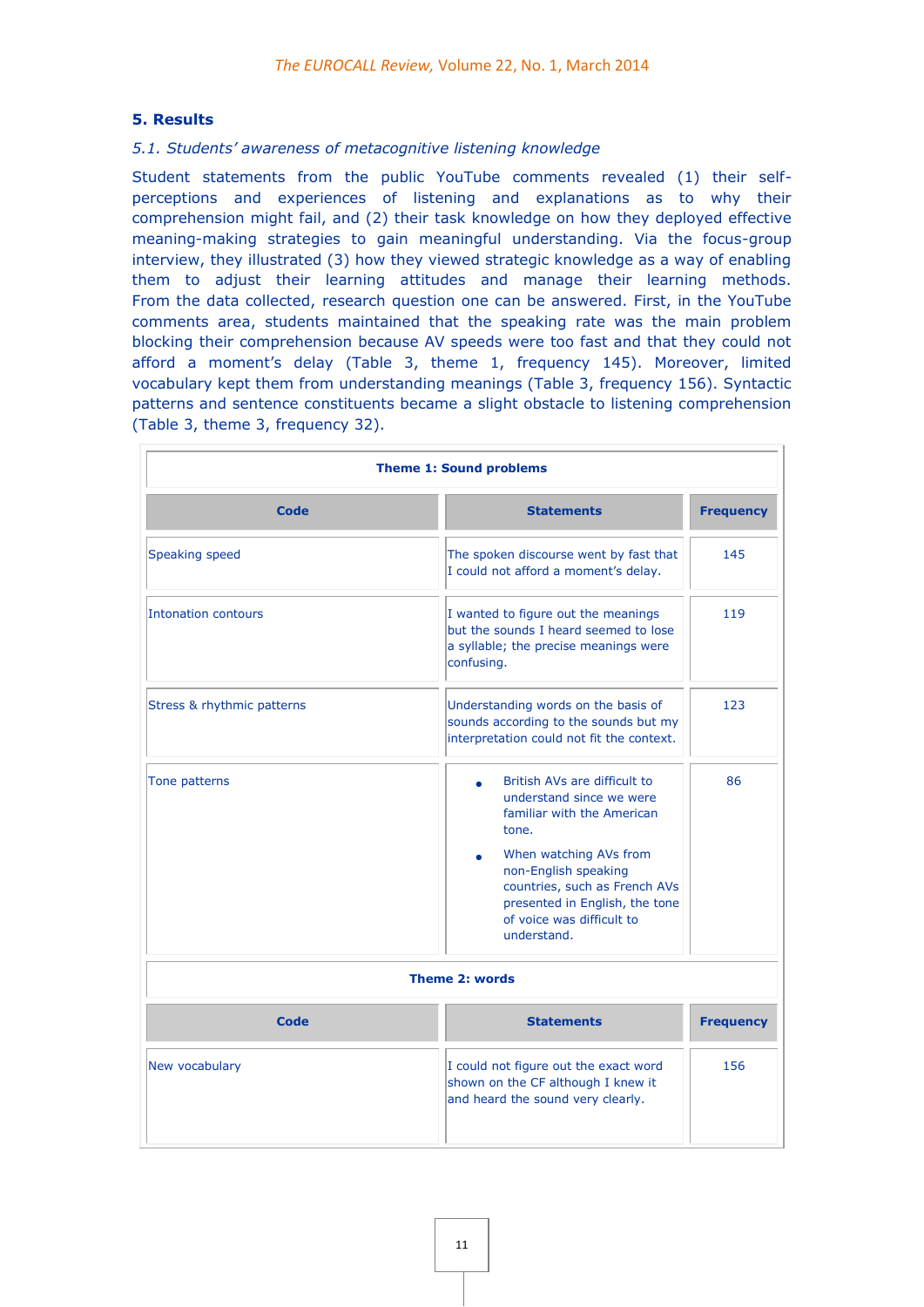| Word boundaries                               | It is difficult to determine the actual<br>words used although you were aware<br>that certain words were missing.                                                                | 143 |  |  |
|-----------------------------------------------|----------------------------------------------------------------------------------------------------------------------------------------------------------------------------------|-----|--|--|
| <b>Keywords</b>                               | I did not know which specific word<br>could identify this AV since so many<br>words seemed to fit.                                                                               |     |  |  |
|                                               | Theme 3: grammar                                                                                                                                                                 |     |  |  |
| Code<br><b>Statements</b><br><b>Frequency</b> |                                                                                                                                                                                  |     |  |  |
| <b>Syntax</b>                                 | The sentence appeared<br>illogical although we tried to<br>brainstorm meanings by<br>combining words into<br>sentences.<br>Tenses changed confused us;<br>for example, when they | 32  |  |  |

# Table 3. Students' perceptions of personal knowledge of metacognitive listening development.

In addition to personal knowledge, students explained the task knowledge they understood as a way of appreciating their understanding of the authentic listening material. Prediction was the skill most frequently cited among the top-down strategies (Table 4, theme 1, frequency 231), while selecting specific keywords became the first priority of skills usages in the top-down strategies (Table 4, theme 2, frequency 208).

| <b>Theme 1: Top-down skills</b> |                                                                                                                                                                                                                                          |                  |  |
|---------------------------------|------------------------------------------------------------------------------------------------------------------------------------------------------------------------------------------------------------------------------------------|------------------|--|
| Code                            | <b>Statements</b>                                                                                                                                                                                                                        | <b>Frequency</b> |  |
| Prediction                      | AVs situations and contexts made me quess the meanings of<br>the videos.                                                                                                                                                                 | 231              |  |
|                                 | When watching CF, we liked to guess unknown words.                                                                                                                                                                                       |                  |  |
|                                 | We quessed the meaning and matched it according to the<br>video context from the sound we heard.                                                                                                                                         |                  |  |
| Drawing inferences              | I looked carefully at the segment of films, including music,<br>sounds and conversation video shown, to help me make<br>inferences about the ideology the AVs wanted to express and<br>its operations in attracting customers to buy it. | 86               |  |
|                                 | The screen showed slogans or other capitalized words while<br>watching the film; I tried to make inferences about what<br>products they were going to sell.                                                                              |                  |  |
|                                 | Our group liked to draw inferences about its attractiveness<br>for target groups and evaluated its acceptance.                                                                                                                           |                  |  |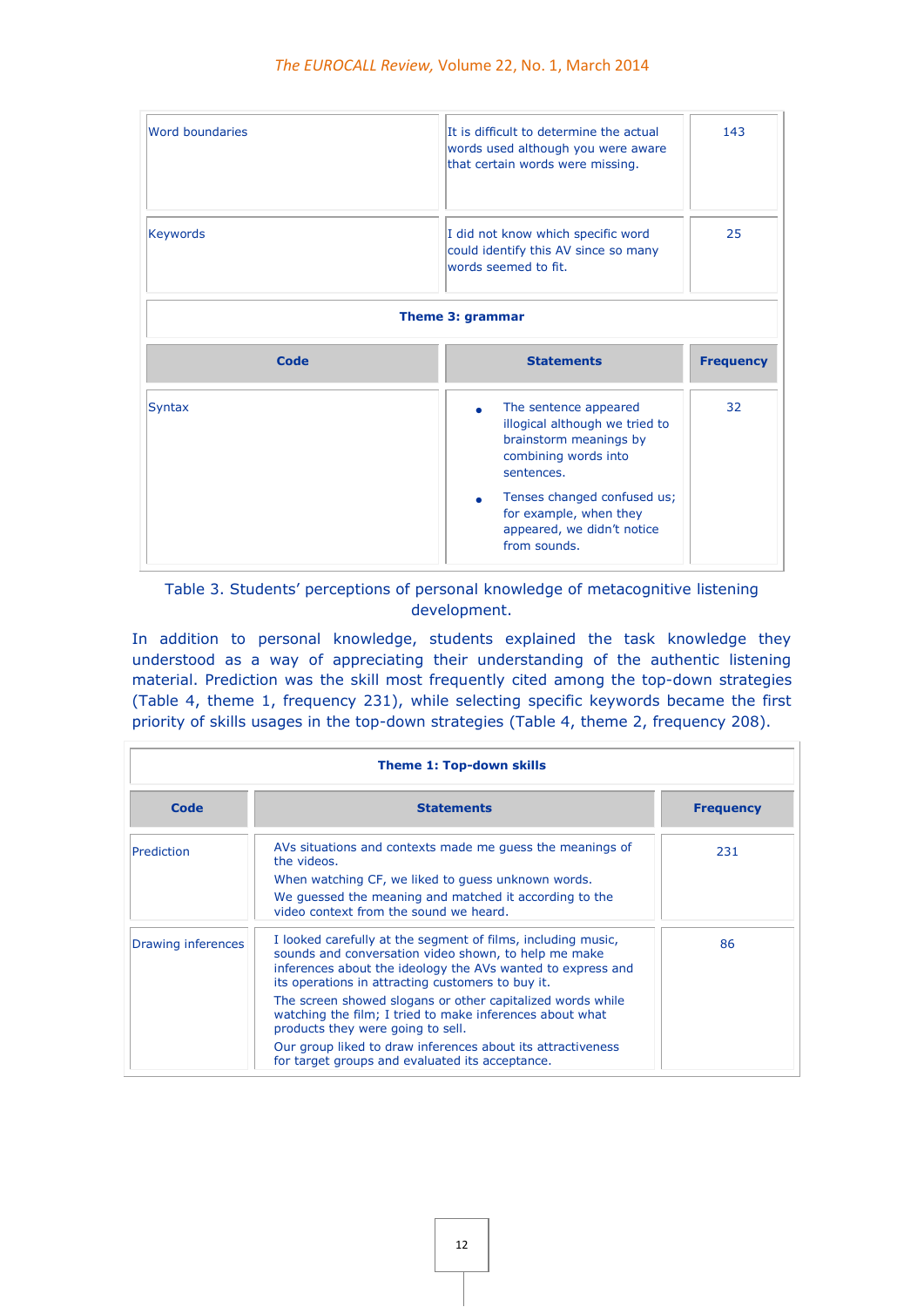| <b>Theme 2:bottom-up skills</b> |                                                                                                                                                                                                                                         |                  |  |
|---------------------------------|-----------------------------------------------------------------------------------------------------------------------------------------------------------------------------------------------------------------------------------------|------------------|--|
| Code                            | <b>Statements</b>                                                                                                                                                                                                                       | <b>Frequency</b> |  |
| <b>Keywords</b>                 | While generating a dictation blank, it made me concentrate<br>on which specific keyword would identify the main<br>meaning.                                                                                                             | 208              |  |
| Looked up the<br>dictionary     | We learned many new words and understood their use<br>through the video plot presented by looking up meanings<br>in an online dictionary.                                                                                               | 243              |  |
| <b>Syntax</b>                   | I noticed that the tense changed in different situations.<br>This blanket was an adjective word, but it was not a key<br>point in gaining comprehension.<br>The blanket was about a position since the previous word<br>indicated this. | 63               |  |
| Word-order patterns             | We tried to think about word-order patterns and verified<br>our prediction by looking up meanings in the dictionary.                                                                                                                    | 62               |  |
| Distinguishing sound            | The tone here was very different from what I had leaned.<br>Here, a syllable was deleted and was shown as a linking<br>sound there.<br>I recognized the assimilation in this part.                                                      | 56               |  |

Table 4. Students' perceptions of task knowledge of metacognitive listening development.

As presented in Tables 3 and 4, students were able to use their abilities in ways that diagnosed their individual listening problems and helped them adapt listening strategies for listening comprehension as shown in the Table 3. For example, they found it difficult to choose correct words while listening to the materials, despite being familiar with their possible meanings, a fact that had an impact on their listening flow (Table 3, theme 2, word boundaries). However, after they understood where/why their comprehension broke down, they recognized the importance of the deployment of listening skills and began making inferences about key word meanings in the video segment (Table 4, theme 1, and drawing inferences). Some students noticed the change in syntax and predicted a specific word as an adjective style, but they also distinguished its importance by saying "The blank here was an adjective format, but it was not a key point in gaining comprehension". The metacognitive reflections displayed in Tables 2-4 made students actively involved in evaluating their self-concept of the listening process and becoming active thinkers.

Students expressed their conceptions about strategic knowledge and how they perceived strategy usage in facilitating their learning and handling their ineffective strategies from the focus-group interview and open questions. For example, in Table 5 (statement 1), students stated that the online video-SDG learning activity helped them learn by doing and actually trained them to check the thinking process such as writing down the strategies they used, the strategies they wanted to use, and the ones they did. Some students also indicated their poor previous experiences of learning authentic listening texts, such as looking up every word in the dictionary, which caused frustration in terms of learning listening skills (Table 5, statements 2-3). One student stated: "I tended to pause the video to look up word meanings in the dictionary without listening to the entire film. And I had no idea what top-down and bottom-up listening strategies were until I joined the online video-SDG learning activity. Now, I try to combine both ways to help me understand the meanings." In addition, other students mentioned that group work contributed to their learning in identifying, applying and examining their strategy usage: "group work is really good especially in terms of listening to other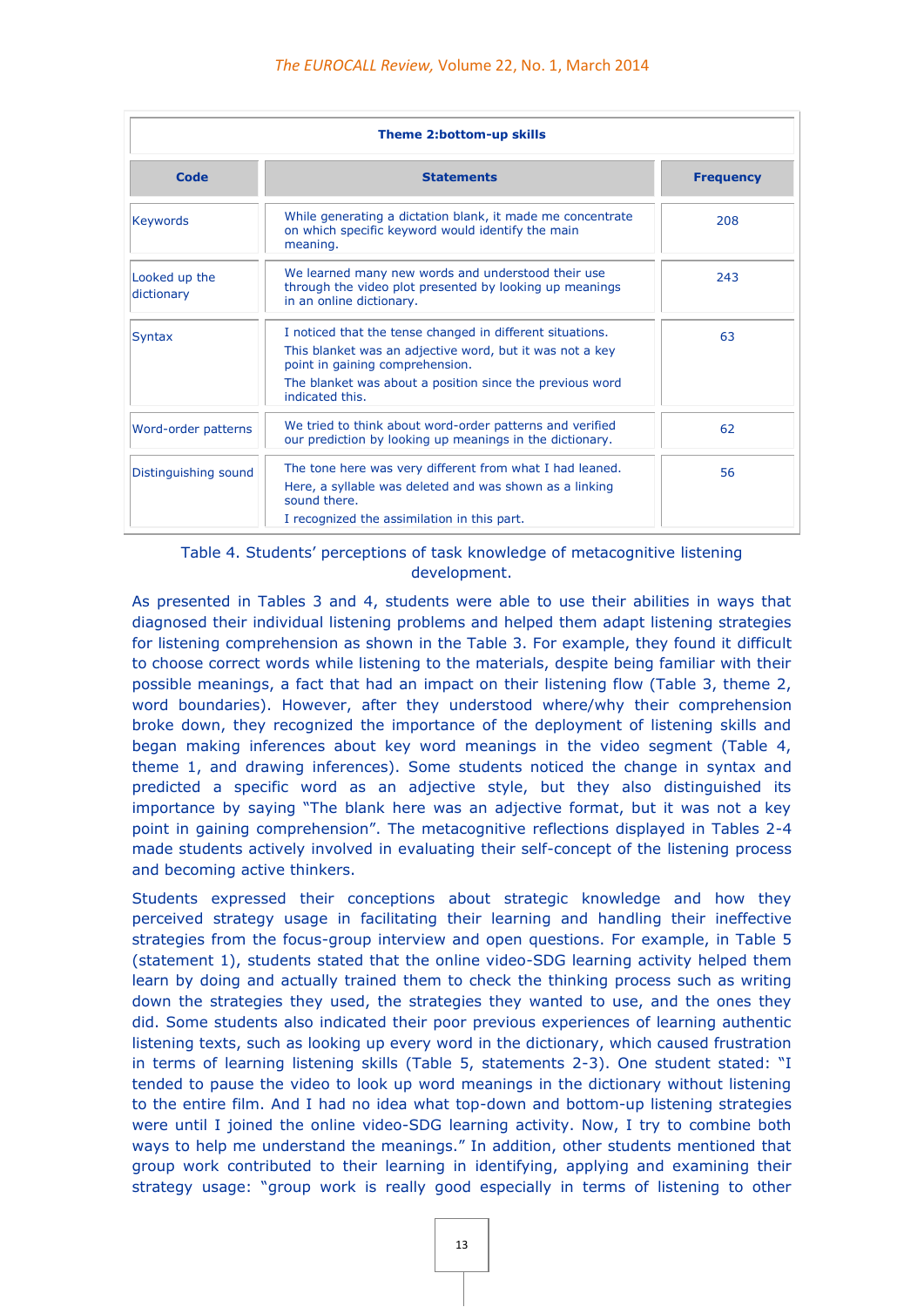classmates' opinions on how they solved their listening problems and their specific tactics of prediction and inference. "In this case, through an engagement in the online video-SDG activity and working with peers in sharing experiences about the strategies and tactics used, participants' further developed their metacognitive listening strategies.

|                | <b>Statements</b>                                                                                                                                                                                                                                                                                                                                                                                      | <b>Frequency</b>  |
|----------------|--------------------------------------------------------------------------------------------------------------------------------------------------------------------------------------------------------------------------------------------------------------------------------------------------------------------------------------------------------------------------------------------------------|-------------------|
| 1              | The online video-SDG activity training offered me an opportunity in terms of the<br>thinking process of managing listening learning, such as what strategies I used, I can<br>use and what other strategies might be able to lead to comprehension; the non-SDG<br>activity provided an opportunity to take control of the listening practice without<br>thinking about the whole process of learning. | 16                |
| $\overline{2}$ | I checked every word I did not know once I encountered them during listening. I<br>paused to look up dictionary meanings without listening to the entire film. I had no<br>idea of top-down and bottom-up listening strategies until I joined the online video-<br>SDG activity. I tried to combine both ways to help me understand the meanings.                                                      | 15                |
| 3              | When I saw an AV, I was very nervous to follow the plot. But, after the class, I<br>realized I needed to relax myself because the video could reveal clues. I then listened<br>carefully to break in the stream of information coming from the video in order to<br>prepare myself for what clues might come next; I could then sort the important<br>content as I went along.                         | $12 \overline{ }$ |
| $\overline{4}$ | When I was trying to watch the AV, I thought firstly about the purpose of the video.<br>After understanding its purpose, I then worked on the comprehension of the AV.                                                                                                                                                                                                                                 | 12                |
| 5              | I tended to reduce or ignore the redundancy of words appearing on the AV such as<br>adjectives or adverbs used to describe nouns or verbs. I could then gain a general<br>idea of what the video was about.                                                                                                                                                                                            | 12                |
| 6              | Group working was really good as a medium to listen to other classmates' opinions on<br>how they solved their listening problems and their specific tactics in terms of<br>prediction and inference.                                                                                                                                                                                                   | 10                |

# Table 5. Students' perceptions of strategic knowledge of metacognitive listening development.

# *5.2. Students' awareness of metacognitive strategies*

Table 6 shows the mean and standard deviation of each metacognitive strategy questionnaire item that could answer research question two. Apart from items 8-9, most of the means were high (between 4.21 and 3.52). We can conclude that developing students' metacognitive listening awareness by using the student self-dictationgeneration approach was successful. For items 8-9, one participant stated "After studying the video content, I tend to look for people with whom I can converse in English". This implies (or it is known) that many of the night students work part- or fulltime during the day and use these opportunities to practice English. From the focus interview, students also expressed their limitations in terms of time to revise the learning content and practice listening skills regarding the strategies introduced by the class. As such, due to night time study, they had very little time to plan their study and sought people with whom they could practice English. Therefore, training them to be self-directed learners was fundamental. Metacognitive awareness in this stage played a crucial role in activating their management in terms of controlling and monitoring their study.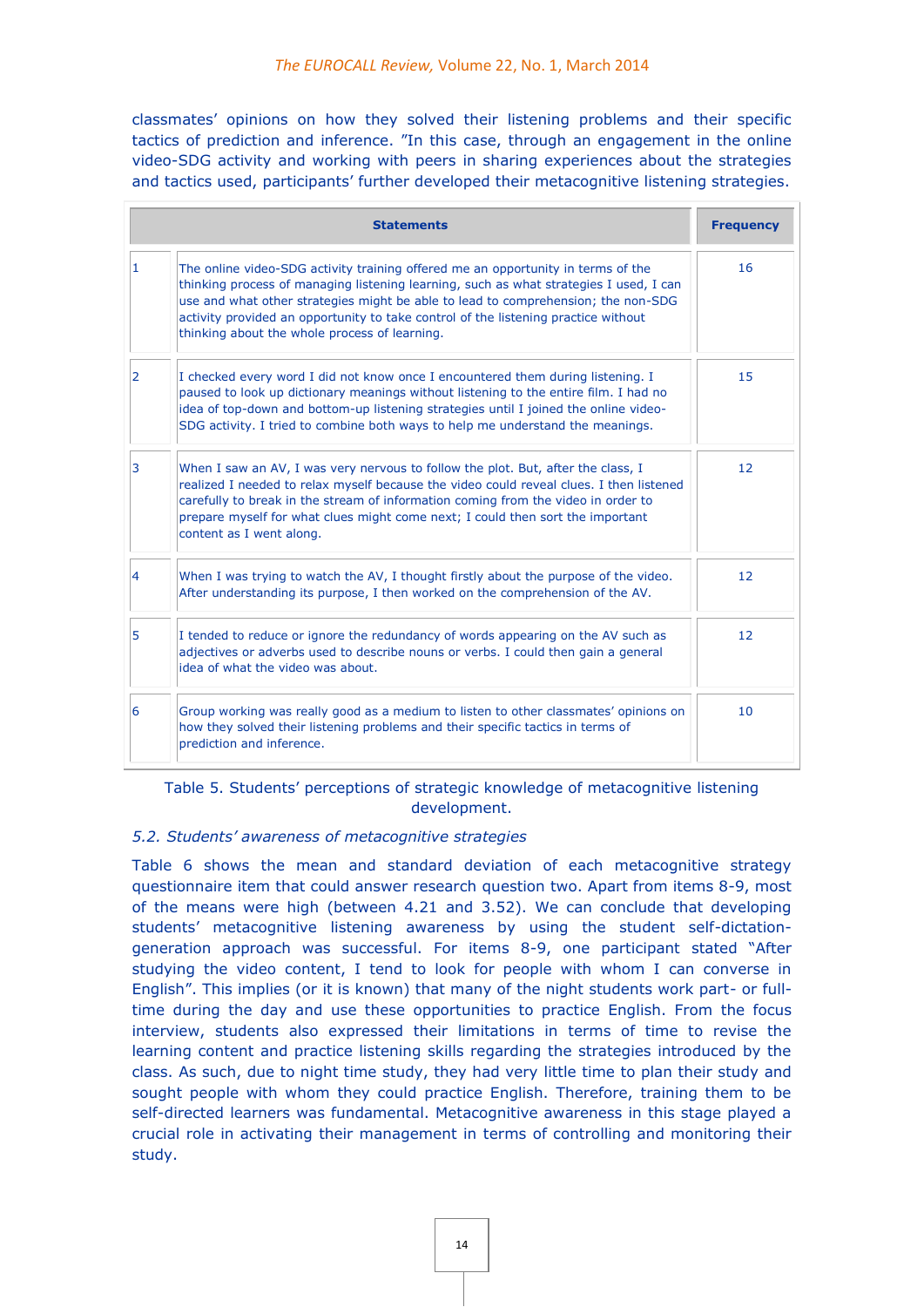|   | <b>Metacognition skills</b>                                                                           | <b>Mean</b> | <b>SD</b> |
|---|-------------------------------------------------------------------------------------------------------|-------------|-----------|
| 1 | I notice my English mistakes and use this information to help me do better.                           | 4.21        | .645      |
| 2 | I pay attention by listening when someone is speaking English in the<br>advertisement videos.         | 4.14        | .683      |
| 3 | I look for opportunities to read and listen as much as possible in English.                           | 4.02        | .780      |
| 4 | I think about my progress in learning English listening.                                              | 4.00        | .870      |
| 5 | I try to be a better learner of English by listening.                                                 | 3.93        | .778      |
| 6 | I have clear goals for improving my English listening skills.                                         | 3.52        | .833      |
| 7 | I try to find as many ways as I can to use the English that I have learned from<br>the video content. | 3.50        | .919      |
| 8 | I plan my schedule so that I can have enough time to study English listening.                         | 3.39        | .891      |
| 9 | After studying the video content, I tend to look for people with whom I can<br>converse in English.   | 3.12        | .739      |

Table 6. Descriptive statistics of each metacognitive strategy questionnaire item.

#### *5.3. Learning achievement*

In order to answer the third and final research question, we examined students' listening progress through the implementation of metacognitive strategies. To do so, differences between the pre- and post-test scores in listening comprehension were investigated. A paired samples t-test was employed to decide whether there was a significant difference between both tests. The results presented in Table 7 below indicate that the mean score of the post-test in the online video-SDG activity (M=58.98) was greater than that of the pre-test without the video-SDG activity (M=41.94). In addition, there were significant differences between pre-test and post-test scores ( $t=$ 4.418, P< 0.001). The students improved and performed better on the listening achievement test when they participated in the online video-SDG activity.

| <b>Learning achievement</b> | <b>Mean</b> | <b>SD</b> |            |
|-----------------------------|-------------|-----------|------------|
| Post test                   | 58.98       | 11,832    | $4.418***$ |
| Pre-test                    | 41.94       | 8.995     |            |

\*\*\*  $P < .001$ 

Table 7. Paired-samples t-test for pre-test and post-test listening comprehension.

#### **6. Discussion and conclusion**

By incorporating student online-SDG learning activities, the study presented an effective way of training students to develop metacognitive strategies in L2 listening. Students involved in the online video-SDG activity performed significantly better on listening comprehension tests. They not only created their dictation questions, thereby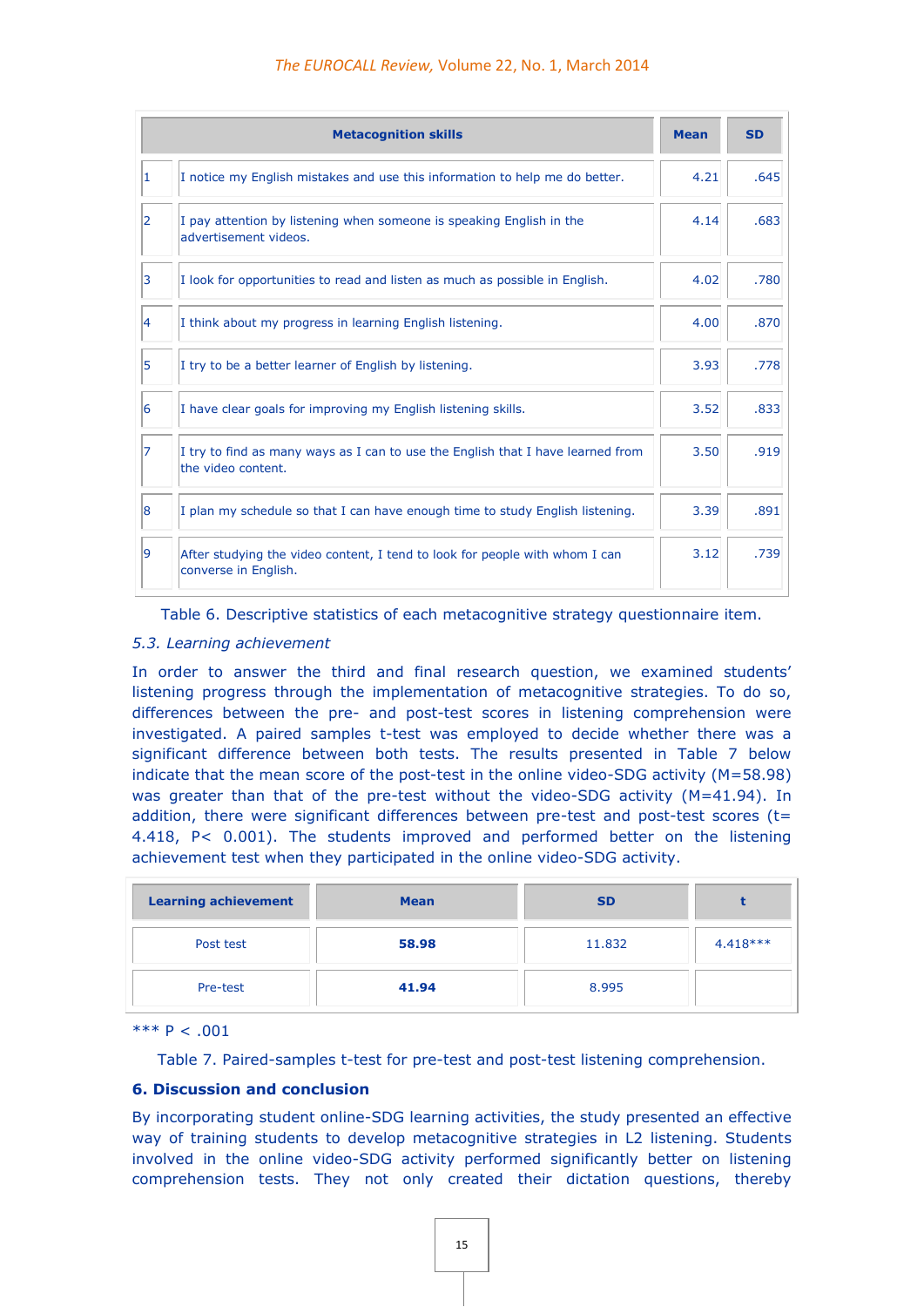reinforcing their practice in listening strategies, they also learned to monitor and evaluate their strategies by recalling their strategy usages and reflecting on their listening problems. This differs from other studies that analysed teachers' strategies or demonstrated a particular strategy without decently manipulating strategic training activities in the learning process during a regular listening teaching program (Ratebi & Amirian, 2013). The limited instructional time was dedicated solely to strategy training and practice, and specific tasks were addressed, which students were asked to complete (McGruddy, 1998; O'Malley & Chamot, 1990). In other words, allowing students to deploy and freely practice strategic knowledge in a friendly and flexible learning environment is crucial to the development of their metacognitive classroom-based learning.

In the present study, stressing retrospection on strategy usages, students had opportunities to assess their self-perceptions of the application of metacognitive listening. By stressing the metacognitive instructional process, students perceived the conceptions and methods of learning listening and evaluated their listening strategy methods that could be applied in other listening learning settings. The study was in line with the development of metacognitive knowledge and strategies, which devised a free platform for developing students' self-concepts of and approaches to listening. We found three significant factors to help students improve metacognitive awareness while they were involved in the metacognitive learning activity. These factors are as follows:

First, it is highly possible that students were not aware of the strategies that could support their comprehension (awareness of strategic knowledge) and how to handle these strategies to help them when comprehension broke down (control of strategies). The designed activity required an active use of the above concepts; otherwise, listening strategies introduced by the instructors might have faded. Similar to Lai and Gu (2011:331), it is essential to develop learners' metacognitive awareness and 'to use technology actively' to aid language learning when engaging them in a technologysupported learning environment. The current activity offered students an opportunity to examine their learning. Rather than generating a perfect test or mastering questiongeneration skills, students were situated in the process of retrospection on self-concept in metacognitive strategy knowledge in L2 listening. This follows O'Malley, Chamot, Stewner-Mazanares, Russo, and Kupper (1985:561) that "students without metacognitive approaches are essentially learners without direction or opportunity to review their progress, accomplishments, and future directions."

Second, providing students with sufficient time to practice listening strategies in classroom-based learning is vital in order to allow them to learn at their own pace. The materials chosen for the listening class were elicited from the YouTube website. Students benefitted by clicking on the AV from the internet with the possibility of mastering their listening strategies anytime and anywhere. Students, after practicing their listening strategies, could be consciously aware of what they learned, further examining and evaluating their progress with the use of these strategies. In other words, learner autonomy and self-directed learning can be developed for future listening activities so that one can plan, manage, monitor and evaluate one's listening time, approaches, and strategies to accomplish listening goals.

Lastly, arranging group work contributes to the learning of metacognitive listening skills since social interaction is beneficial for students to discuss and share what strategies they have used or when to carry out these strategies when problems arise. Students could brainstorm to think about tough questions and solve problems. Group discussion is a platform of knowledge sharing and group members could discuss strategic knowledge, task knowledge, and evaluate the strategies of other classmates, providing that they are aware of such strategies.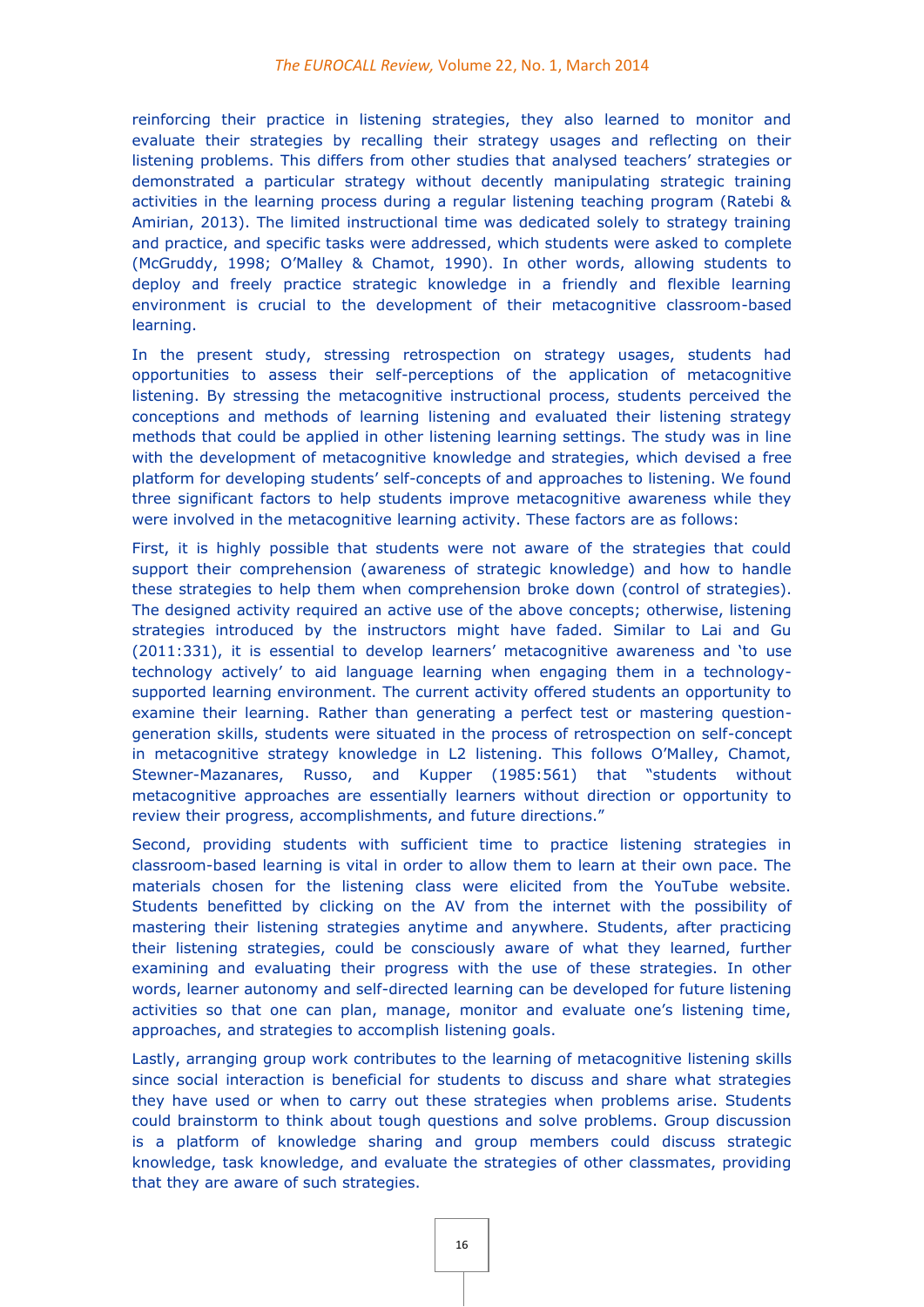#### **Acknowledgements**

The research reported in this paper has been supported by the Ministry of Science and Technology in Taiwan under research project numbers NSC 100-2628-S-024-001-MY3 and NSC 101-2511-S-024-007-MY2, supervised by Chih-Kai Chang.

#### **References**

Birjandi, P. & Rahimi, A. H. (2011). The effect of metacognitive strategy instruction on the listening performance of EFL Students. *International Journal of Linguistics,* 4(2), 495-517.

Bozorgian, H. (2013). Metacognitive instruction does improve listening comprehension. *International Scholarly Research Network.* ISRN Education, 1-6.

Chamot, A.U. & O'Malley, J.M. (1987). The cognitive academic language learning approach: A bridge to the mainstream. *TESOL Quarterly,* 21*,* 227-249.

Chamot, A.U. & O'Malley, J.M. (1994). *The CALLA handbook: Implementing the cognitive academic language learning approach.* White Plains, NY: Addison Wesley Longman.

Coşkun, A. (2010). The effect of metacognitive strategy training on the listening performance of beginner students. *Research on Youth and Language, 4*(1), 35-50.

Choi, I., Land, S.M. & Turgeon, A.Y. (2005). Scaffolding peer-questioning strategies to facilitate metacognition during online small group discussion. *Instructional science, 33*(5-6), 483–511.

Cross, D.R. & Paris, S.G. (1988). Developmental and instructional analyses of children's metacognition and reading comprehension. *Journal of Educational Psychology, 80*(2), 131-142.

Cross, J. (2009). Effects of listening strategy instruction on news videotext comprehension. *Language Teaching Research, 13*(2), 151-176.

Flavell, J. H. (1979). Metacognition and cognitive monitoring: A new area of cognitive developmental inquiry. *American Psychologist, 34*, 906- 911.

King, A. (1994). Guiding knowledge construction in the classroom: effects of teaching children how to question and how to explain. *American Educational Research Journal, 31*(2), 338-368.

Koch, A. & Echstein, S.G. (1991). Improvement of reading comprehension of physics texts by students' question formulation. *International Journal of Science Education, 13*, 473-485.

Kuhn, D. & Dean, D. (2004). A bridge between cognitive psychology and educational practice. *Theory into Practice, 43*(4), 268-273.

Lai, C. & Gu, M. (2011). Self-regulated out-of-class language learning with technology. *Computer Assisted Language Learning, 21*(4), 317-335.

Leveridge, A.N. & Yang, J.C. (2013). Testing learner reliance on caption supports in second language listening comprehension multimedia environments. *ReCALL, 25*(2), 199-214.

McGruddy, R. (1998). The effect of listening comprehension strategy training with advanced level ESL students. *Dissertation Abstracts International, 59* (12), 4416. (UMI No. 9916234).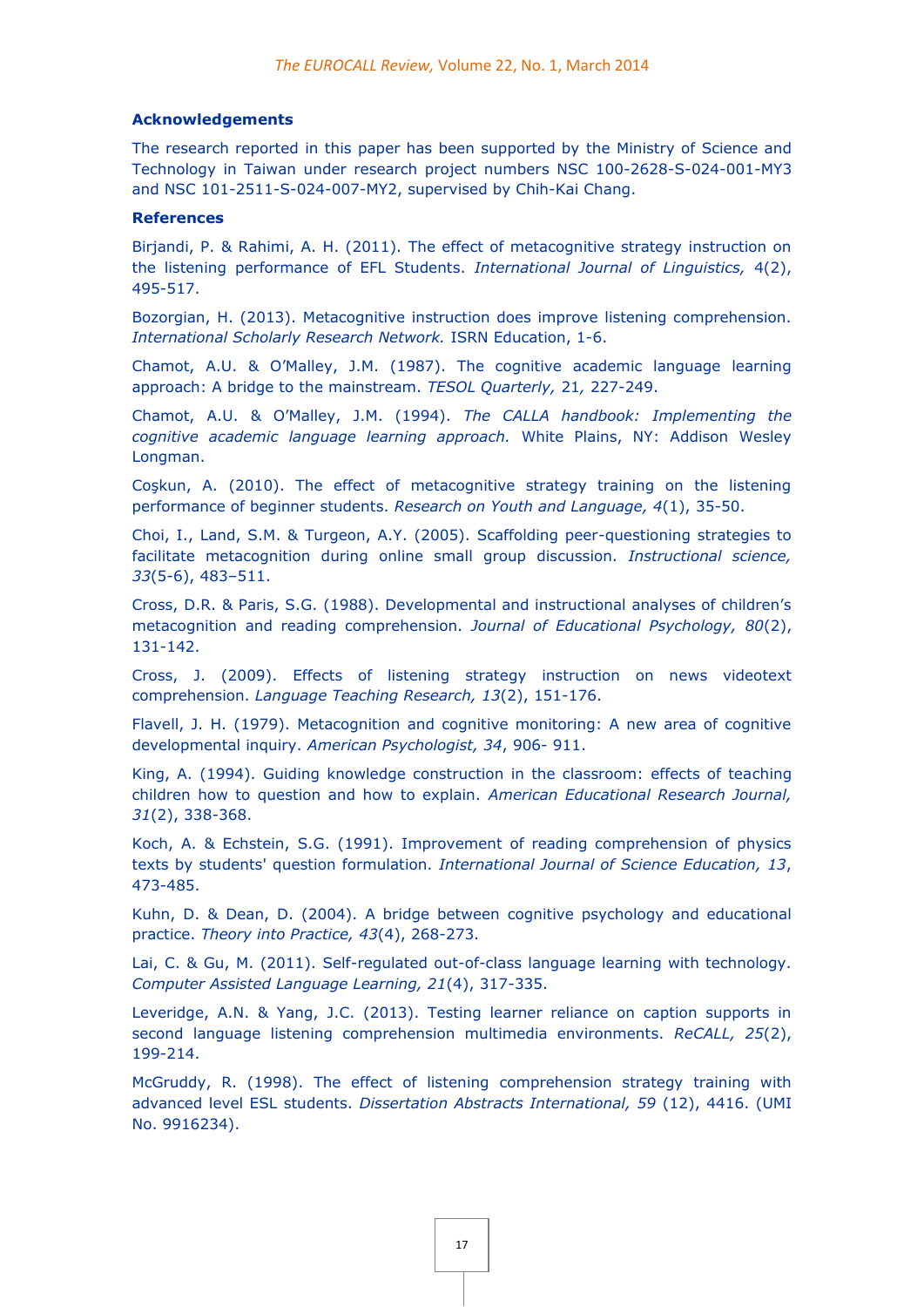Montero Pérez, M., Peters, E. & Desmet, P. (2014). Is less more? Effectiveness and perceived usefulness of keyword and full captioned video for L2 listening comprehension. *ReCALL: Journal of Eurocall*.

O'Malley, J.M. & Chamot, A.U. (1990). *Learning strategies in second language acquisition.* NY: Cambridge University Press.

O'Malley, J.M., Chamot, A.U., Stewner-Manzanares, G., Russo, R.P. & Kupper, L. (1985). Learning strategy applications with students of English as a second language. *TESOL Quarterly,* 19(3), 557-584.

Oxford, R. (1990). *Language learning strategies: What every teacher should know.* New York: Newbury House.

Ogle, D.M. (1986). K-W-L: A teaching model that develops active reading of expository text. *Reading Teacher, 39,* 564-570.

Park, G.P. (2011). The validation process of the SILL: a Confirmatory factor analysis. *English Language Teaching. 4*(4), 21-27.

Rasouli, M. Mollakhan, K. and Karbalaei, A. (2013).The effect of metacognitive listening strategy training on listening comprehension in Iranian EFL context. *European Online Journal of Natural and Social Science, 2*(1),115-128.

Ratebi, Z. & Amirian, Z. (2013). Use of metacognitive strategies in listening comprehension by Iranian university students majoring in English: a comparison between high and low Proficient listeners*. Journal of Studies in Education, 3*(1), 140- 154.

Rosenshine, B. Meister, C. & Chapman, S. (1996). Teaching students to generate questions: A review of the intervention studies. *Review of Educational Research, 66,* 181-221.

Smidt, E. & Hegelheimer, V. (2004). Effects of online academic lectures on ESL listening comprehension, incidental vocabulary Acquisition, and strategy use, *Computer Assisted Language Learning. 17*(5), 517-556.

Wenden, A.L. (1998). Metacognitive knowledge and language learning. *Applied Linguistics, 19*, 515-37.

Whitebread, D., Coltman, P., Pasternak, D.P., Sangster, C., Grau, V., Bingham, S., Almeqdad, Q. & Demetriou, D. (2009). The development of two observational tools for assessing metacognition and self-regulated learning in young children. *Metacognition and Learning, 4*(1), 63-85.

Sarani, A. and Jabbari, A. (2010). The effect of generative study strategies on EFL learners' reading comprehension and recall of short stories. *Proceedings of the3rd international conference of ICT for Language Learning. Italy: Florence.*

Schraw, G., Crippen, K. J. & Hartley, K. (2006). Promoting self-regulation in science education: Metacognition as part of a broader perspective on learning. *Research in Science Education, 36*, 111-139.

Singer, H. & Donlan, D. (1982). Active comprehension: Problem-solving schema with question generation for comprehension of complex short stories. *Reading Research Quarterly, 17,* 166-18.

Soonthornmanee, R. (2002). The effect of the reciprocal teaching approach: on the reading comprehension of EFL students. *RELC Journal, 33*(2), 125-141.

Vandergrift, L. (1997). The comprehension strategies of second language listeners: A descriptive study*. Foreign Language Annals, 30*, 387-409.